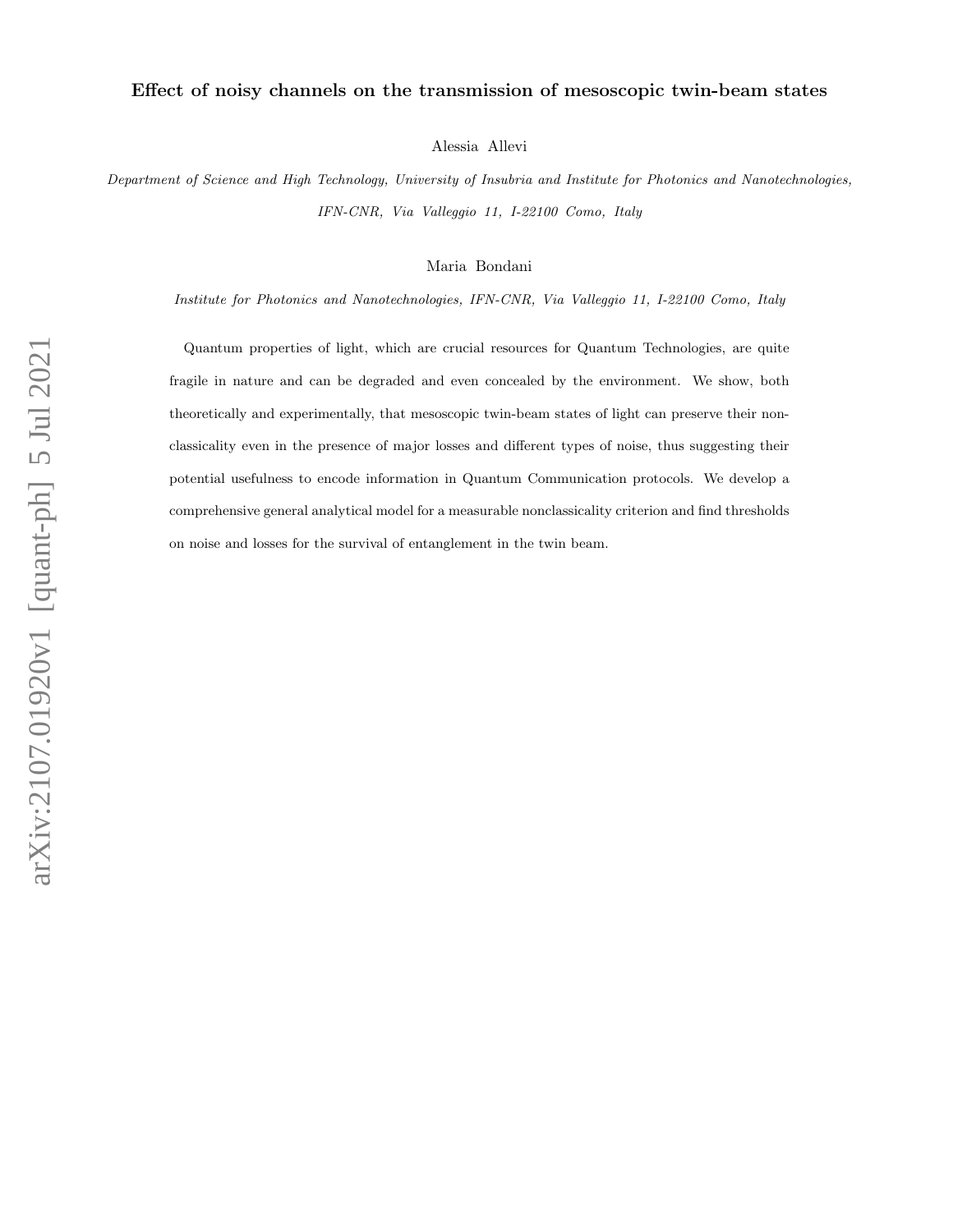## I. INTRODUCTION

The proper transmission of quantum states of light is at the core of Quantum Communication protocols. Among the states involved in such protocols, there are bipartite states exhibiting nonclassical correlations, such as entangled states. Communication protocols can be performed through optical fibers [\[1–](#page-12-0)[3\]](#page-12-1), free-space channels [\[4](#page-12-2)[–6\]](#page-12-3), and underwater environment [\[7,](#page-12-4) [8\]](#page-12-5). As extensively theoretically discussed and experimentally proved [\[9,](#page-12-6) [10\]](#page-12-7), quantum states of light are rather fragile since their degree of nonclassicality can be deteriorated or even concealed by the losses that affect the transmission channels. For instance, the transmission through free-space channels is limited by the presence of atmospheric turbulence, which acts as a temporal and spatial variation of the air refraction index [\[11\]](#page-12-8). Usually Quantum Communication experiments have been implemented by exploiting different degrees of freedom, such as polarization, time-bin, position and transverse momentum [\[12,](#page-13-0) [13\]](#page-13-1), all of them at the single-photon level [\[14–](#page-13-2)[16\]](#page-13-3).

In some recent papers of ours [\[17,](#page-13-4) [18\]](#page-13-5) we have demonstrated that quantum optical states produced in the mesoscopic intensity regime are potentially useful to accomplish Quantum Communication protocols as they exhibit a good robustness to different statistically-distributed losses. In principle, a similar situation occurs also in the presence of noise sources, which characterize the transmission channel itself or can be added by some evesdropper. Indeed, a noise source, thermal or multi-mode thermal one, can add an uncorrelated amount of noise to the transmitted quantum optical state thus resulting detrimental for its nonclassical nature [\[19\]](#page-13-6). In this respect, we demonstrate here that the more superPoissonian the noise, the more detrimental its effect on the transmitted quantum state. On the contrary, the more subPoissonian the noise, the less detrimental its effect on the transmitted quantum state. In the following, we focus on the case of a noise source added to one of the parties of a mesoscopic twin-beam (TWB) state and theoretically demonstrate the way in which it modifies the nonclassicality of the transmitted quantum state. Depending on the nature of the noise source, the quantum correlations exhibited by the TWB can slightly decrease or be completely destroyed. In particular, we consider some limiting situations that can be experimentally addressed. We show experimental results obtained by mixing two different noise sources, a Poissonian or a single-mode thermal state, with a multi-mode TWB and evaluate the level of nonclassicality of the resulting state in terms of the noise reduction factor. By applying the developed theoretical model, we also show that we are able to characterize either the noise or the quantum state.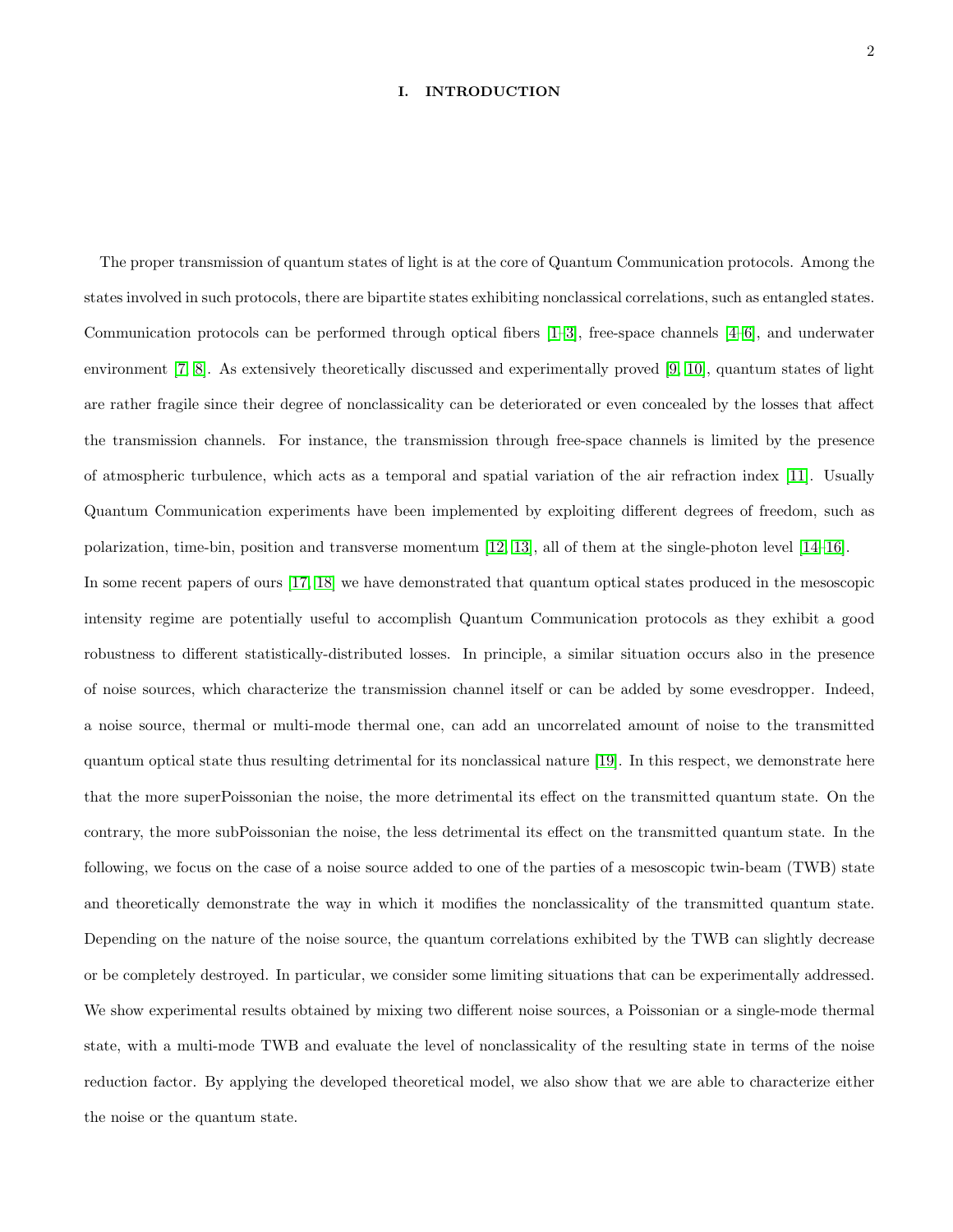## II. MODELLING THE NOISE AFFECTING THE TRANSMISSION CHANNEL

Let us assume that the bipartite state to be transmitted is a multi-mode TWB state described as the tensor product of  $\mu$  identical (*i.e.* equally populated) TWB states [\[20\]](#page-13-7):

<span id="page-2-0"></span>
$$
|\psi_{\mu}\rangle = \sum_{n=0}^{\infty} \sqrt{P^{\mu}(n)} |n^{\otimes}\rangle |n^{\otimes}\rangle, \tag{1}
$$

where  $|n^{\otimes}\rangle = \delta(n-\sum_{h=1}^{\mu}n_h)\bigotimes_{k=1}^{\mu}|n\rangle_k$  is the overall number of photons in the  $\mu$  modes that impinge on the detector, while  $P^{\mu}(n)$  is the multi-mode thermal distribution

$$
P^{\mu}(n) = \frac{(n + \mu - 1)!}{n!(\mu - 1)!(\langle n \rangle + 1)^{\mu} (1/\langle n \rangle + 1)^{n}},
$$
\n(2)

in which  $\langle n \rangle$  is the mean number of photons per mode in each arm. The state in Eq. [\(1\)](#page-2-0) is an entangled state in the number of photons. To experimentally prove its nonclassical nature, a sufficient criterion for entanglement is given by the noise reduction factor [\[21\]](#page-13-8), defined as

<span id="page-2-1"></span>
$$
R = \frac{\sigma^2 (n_1 - n_2)}{\langle n_1 \rangle + \langle n_2 \rangle},\tag{3}
$$

where  $\sigma^2(n_1 - n_2)$  is the variance of the distribution of the photon-number difference between the two parties, while  $\langle n_1 \rangle + \langle n_2 \rangle$  is the shot-noise-level, that is the value of  $\sigma^2(n_1 - n_2)$  in the case of two coherent states having mean values  $\langle n_1 \rangle$  and  $\langle n_2 \rangle$ . We have already demonstrated that the expression of R in Eq. [\(3\)](#page-2-1), which is given in terms of photons, can be also written in terms of measurable quantities to be directly applied to data [\[22\]](#page-13-9). In particular, in the case of multi-mode thermal TWBs, Eq. [\(3\)](#page-2-1) reads [\[23\]](#page-13-10)

<span id="page-2-2"></span>
$$
R = 1 - \frac{2\sqrt{\eta_1 \eta_2} \sqrt{\langle m_1 \rangle \langle m_2 \rangle}}{\langle m_1 \rangle + \langle m_2 \rangle} + \frac{(\langle m_1 \rangle - \langle m_2 \rangle)^2}{\mu(\langle m_1 \rangle + \langle m_2 \rangle)}.
$$
(4)

Now, if we assume that both the arms of TWB are affected by an uncorrelated amount of noise having mean value  $\langle m_{N_1} \rangle$  and variance  $\sigma^2(m_{N_1})$  on arm 1 and  $\langle m_{N_2} \rangle$  and variance  $\sigma^2(m_{N_2})$  on arm 2, the expression in Eq. [\(4\)](#page-2-2) must be re-calculated. We consider the single-shot values  $k_{1,2} = m_{1,2} + m_{N_{1,2}}$  and evaluate the noise reduction factor  $R = \sigma^2(k_1 - k_2)/\langle k_1 + k_2 \rangle$ . We get

<span id="page-2-3"></span>
$$
R = 1 - \frac{2\sqrt{\eta_1 \eta_2} \sqrt{\langle m_1 \rangle \langle m_2 \rangle}}{\langle m_1 \rangle + \langle m_2 \rangle + \langle m_{N_1} \rangle + \langle m_{N_2} \rangle} + \frac{\langle \langle m_1 \rangle - \langle m_2 \rangle \rangle^2}{\mu(\langle m_1 \rangle + \langle m_2 \rangle + \langle m_{N_1} \rangle + \langle m_{N_2} \rangle)} + \frac{\sigma^2(m_{N_1}) - \langle m_{N_1} \rangle + \sigma^2(m_{N_2}) - \langle m_{N_2} \rangle}{\langle m_1 \rangle + \langle m_2 \rangle + \langle m_{N_1} \rangle + \langle m_{N_2} \rangle}.
$$
\n
$$
(5)
$$

From Eq. [\(6\)](#page-3-0) it emerges that the additional noise comes into play in the last term as well as in each denominator. An interesting aspect of Eq. [\(6\)](#page-3-0) is that the last term can be positive, negative or zero depending on the nature of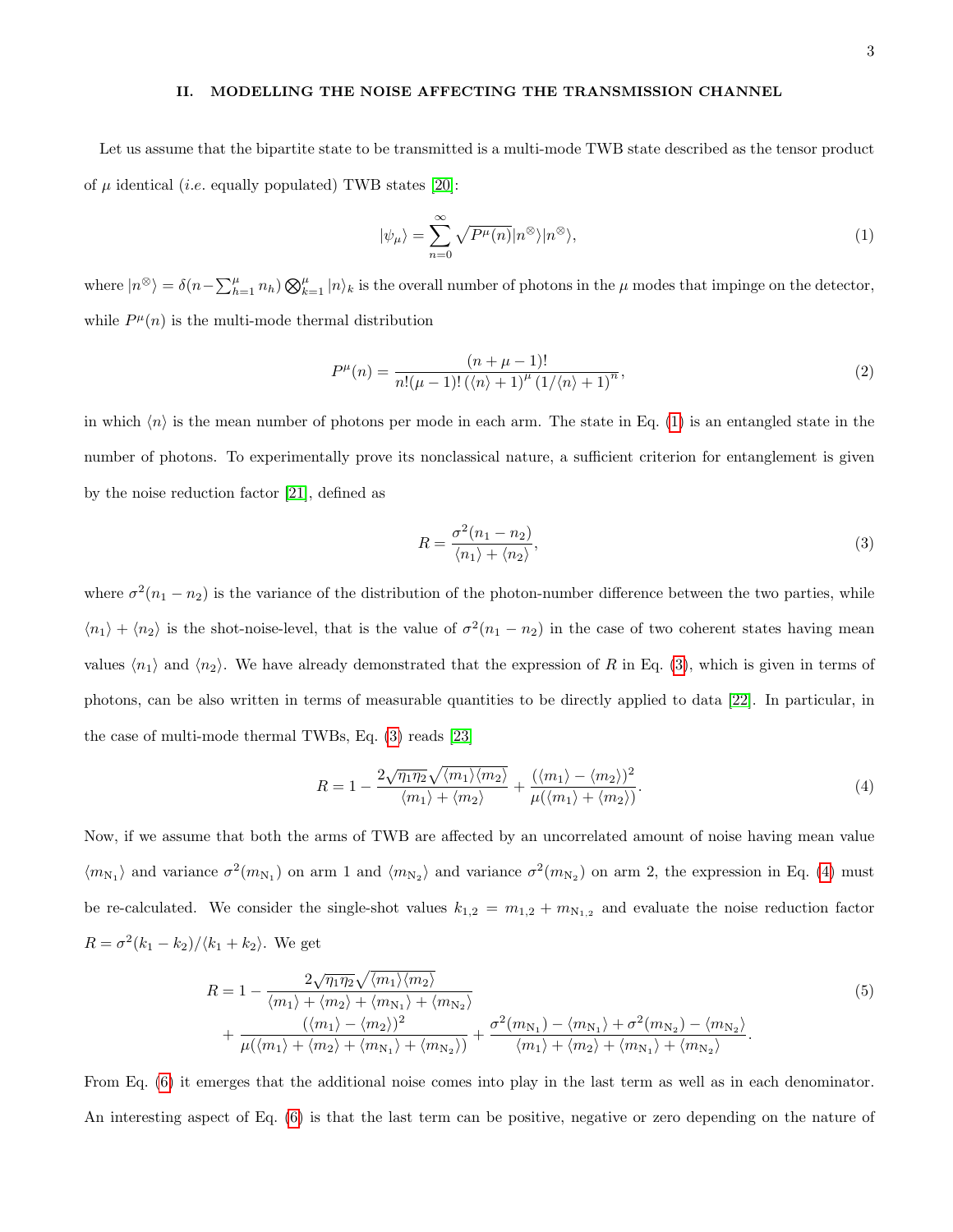the noise. To study the feasible situation in which one arm of TWB is sent through a transmission channel to the receiver, while the other arm is maintained by the sender, in the following we focus on the case where only in one arm of TWB, say arm 2, there is an additional noise source  $(\langle m_{N_2} \rangle \equiv \langle m_N \rangle)$ , so that Eq. [\(5\)](#page-2-3) simplifies to

<span id="page-3-0"></span>
$$
R = 1 - \frac{2\sqrt{\eta_1 \eta_2} \sqrt{\langle m_1 \rangle \langle m_2 \rangle}}{\langle m_1 \rangle + \langle m_2 \rangle + \langle m_N \rangle} + \frac{(\langle m_1 \rangle - \langle m_2 \rangle)^2}{\mu(\langle m_1 \rangle + \langle m_2 \rangle + \langle m_N \rangle)} + \frac{\sigma^2(m_N) - \langle m_N \rangle}{\langle m_1 \rangle + \langle m_2 \rangle + \langle m_N \rangle}.
$$
(6)

If the transmission channel is also affected by an asymmetric amount of loss such that  $\langle m_1 \rangle = \langle m \rangle = \eta \langle n \rangle$ ,  $\langle m_2 \rangle =$  $t\langle m \rangle = t\eta\langle n \rangle$ ,  $t \in (0,1)$  being the transmission efficiency, Eq. [\(6\)](#page-3-0) becomes

<span id="page-3-1"></span>
$$
R = 1 - \frac{2\eta t \langle m \rangle}{(1+t)\langle m \rangle + \langle m_N \rangle} + \frac{(1-t)^2 \langle m \rangle^2}{\mu \left[ (1+t)\langle m \rangle + \langle m_N \rangle \right]} + \frac{\sigma^2(m_N) - \langle m_N \rangle}{(1+t)\langle m \rangle + \langle m_N \rangle}.
$$
(7)

It is easy to show that in the case of a coherent noise contribution for which  $\sigma^2(m_N) = \langle m_N \rangle$ , Eq. [\(7\)](#page-3-1) reduces to the case of a TWB affected by an asymmetric amount of noise [\[18\]](#page-13-5) apart from the presence of  $\langle m_N \rangle$  in the denominators:

<span id="page-3-2"></span>
$$
R = 1 - \frac{2\eta t \langle m \rangle}{(1+t)\langle m \rangle + \langle m_N \rangle} + \frac{(1-t)^2 \langle m \rangle^2}{\mu \left[ (1+t)\langle m \rangle + \langle m_N \rangle \right]}.
$$
\n(8)

In such a case, the typical behavior of R as a function of the mean value of TWB and of the mean value of the Poissonian noise source is shown in panel (a) of Fig. [1](#page-4-0) for  $t = 1$  (red surface) and  $t = 0.4$  (black surface).

On the contrary, if the noise contribution is multi-mode thermal with  $\mu_N$  equally-populated modes for which  $\sigma^2(m_N)$  $\langle m_N \rangle (\langle m_N \rangle / \mu_N + 1) > \langle m_N \rangle$  [\[24\]](#page-13-11), Eq. [\(7\)](#page-3-1) becomes

<span id="page-3-3"></span>
$$
R = 1 - \frac{2\eta t \langle m \rangle}{(1+t)\langle m \rangle + \langle m_N \rangle} + \frac{(1-t)^2 \langle m \rangle^2}{\mu \left[ (1+t)\langle m \rangle + \langle m_N \rangle \right]} + \frac{\langle m_N \rangle^2}{\mu_N \left[ (1+t)\langle m \rangle + \langle m_N \rangle \right]}.
$$
(9)

Note that the last term becomes negligible for large numbers of modes, while it can play a detrimental role for small values of  $\mu_N$ , being the worst for  $\mu_N = 1$ . The expected behavior for a noise contribution described by a single-mode thermal state ( $\mu_N = 1$  $\mu_N = 1$ ) is shown in panel (b) of Fig. 1 for  $t = 1$  (red surface) and  $t = 0.4$  (black surface). It is relevant to explore the presence of a multi-mode thermal noise source since it is expected in standard communication channels [\[19\]](#page-13-6).

However, for the sake of completeness, we will also explore the case of a subPoissonian noise, which could be intentionally introduced by some evesdropper. The variance of a detected Fock state under Bernoullian detection is  $\sigma^2(m_N) = \eta^2 \sigma^2(n) + \eta(1-\eta)\langle n\rangle$  [\[22\]](#page-13-9) with  $\sigma^2(n) = 0$ . Thus the expression in Eq. [\(7\)](#page-3-1) reads as

<span id="page-3-4"></span>
$$
R = 1 - \frac{2\eta t \langle m \rangle}{(1+t)\langle m \rangle + \langle m_N \rangle} + \frac{(1-t)^2 \langle m \rangle^2}{\mu \left[ (1+t)\langle m \rangle + \langle m_N \rangle \right]} - \frac{\eta t \langle m_N \rangle}{(1+t)\langle m \rangle + \langle m_N \rangle},\tag{10}
$$

where the noise contribution is in arm 2. In this case it is straightforward to prove that, for  $t = 1$ , the Fock state does not change the value of R, which, at variance, increases for  $t < 1$ . In particular, for multi-mode TWB states with a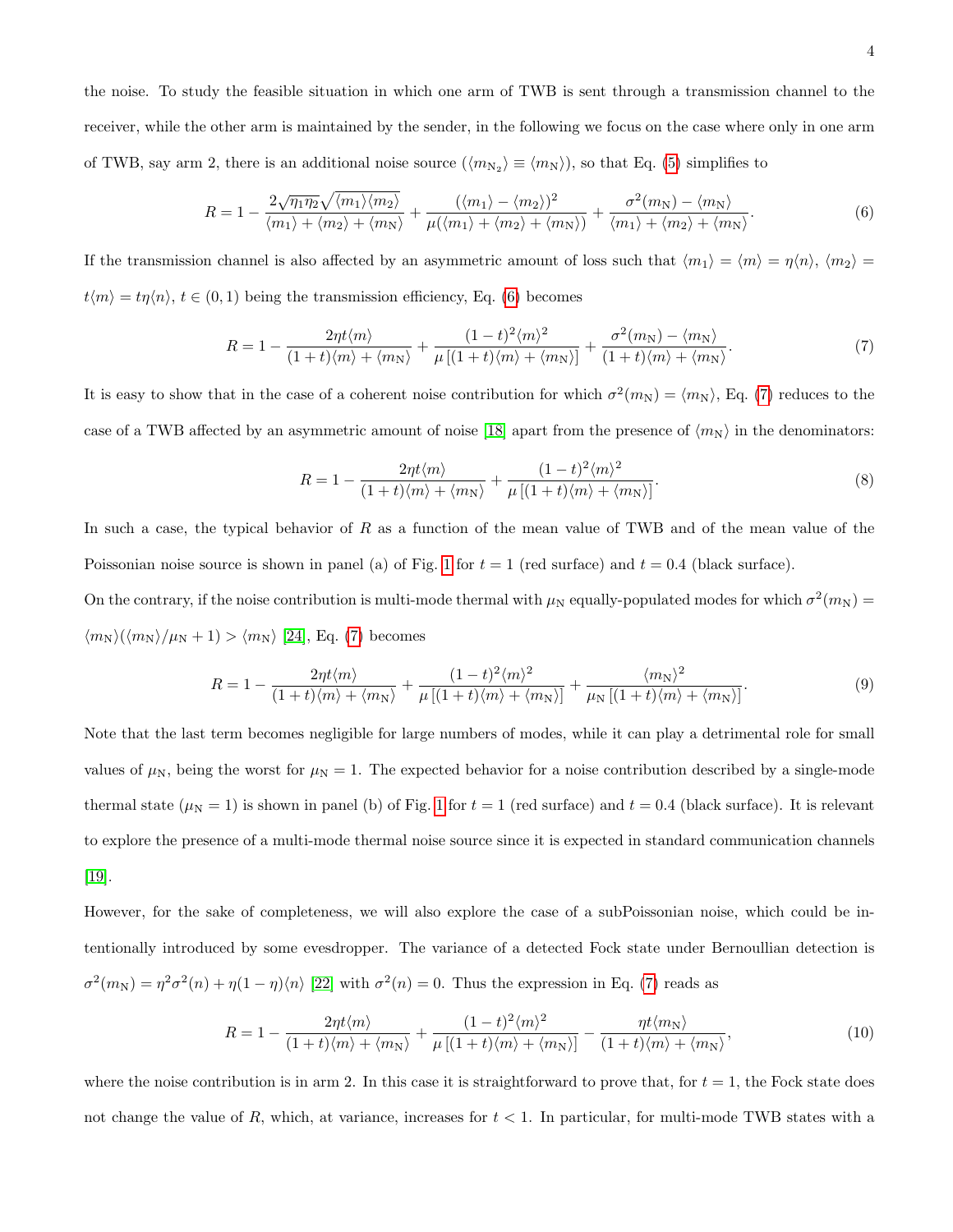

<span id="page-4-0"></span>FIG. 1. Noise reduction factor as a function of the mean value of TWB and of the mean value of noise when it is described by a Poissonian distribution (panel (a)) or by a single-mode thermal state (panel (b)). In both cases we set  $\mu = 100$ ,  $\eta = 0.17$  and two possible values of the transmittance efficiency:  $t = 1$  (red surface) and  $t = 0.4$  (black surface). The blue surface at  $R = 1$ represents the boundary plane between classical and nonclassical correlations.

large number of modes ( $\mu \sim 100$ ), the value of R saturates to  $(1 - \eta t)$ , as shown in panel (a) of Fig. [2.](#page-5-0)

Another example of subPoissonian noise contribution is given by the conditional states obtained in one arm of TWB (say the signal) when conditional measurements are performed in the other arm (the idler) [\[25–](#page-13-12)[29\]](#page-14-0). In such a case, the mean value and the variance of the noise contribution can be written as functions of the parameters describing the original state [\[30,](#page-14-1) [31\]](#page-14-2):

$$
\langle m_{\rm N} \rangle = \frac{m_{\rm cond}(\langle m_{\rm TWB,N} \rangle + \eta_2 \mu_{\rm N}) + \mu_{\rm N} \langle m_{\rm TWB,N} \rangle (1 - \eta_2)}{\langle m_{\rm TWB,N} \rangle + \mu_{\rm N}} \sigma^2(m_{\rm N}) = \frac{(1 - \eta_2)}{(\langle m_{\rm TWB,N} \rangle + \mu_{\rm N})^2} [\eta_2 m_{\rm cond} \mu_{\rm N}^2 + \langle m_{\rm TWB,N} \rangle \mu_{\rm N} (m_{\rm cond} + 2 \eta_2 m_{\rm cond} + \mu_{\rm N}) \n+ \langle m_{\rm TWB,N} \rangle^2 (2m_{\rm cond} + 2\mu_{\rm N} - \eta_2 \mu_{\rm N})],
$$
\n(12)

 $\langle m_{\text{TWB,N}}\rangle$  and  $\mu_{\text{N}}$  being the mean value and the number of modes of the unconditioned state, respectively, and  $m_{\text{cond}}$ the conditioning value. Even if this kind of subPoissonian noise degrades the level of nonclassicality of the transmitted TWB state, its effect is definetely less detrimental than that of Poissonian or superPoissonian noise sources, as shown in panel (b) of Fig. [2](#page-5-0) for  $t = 1$  and two different choices of  $\mu_N$ .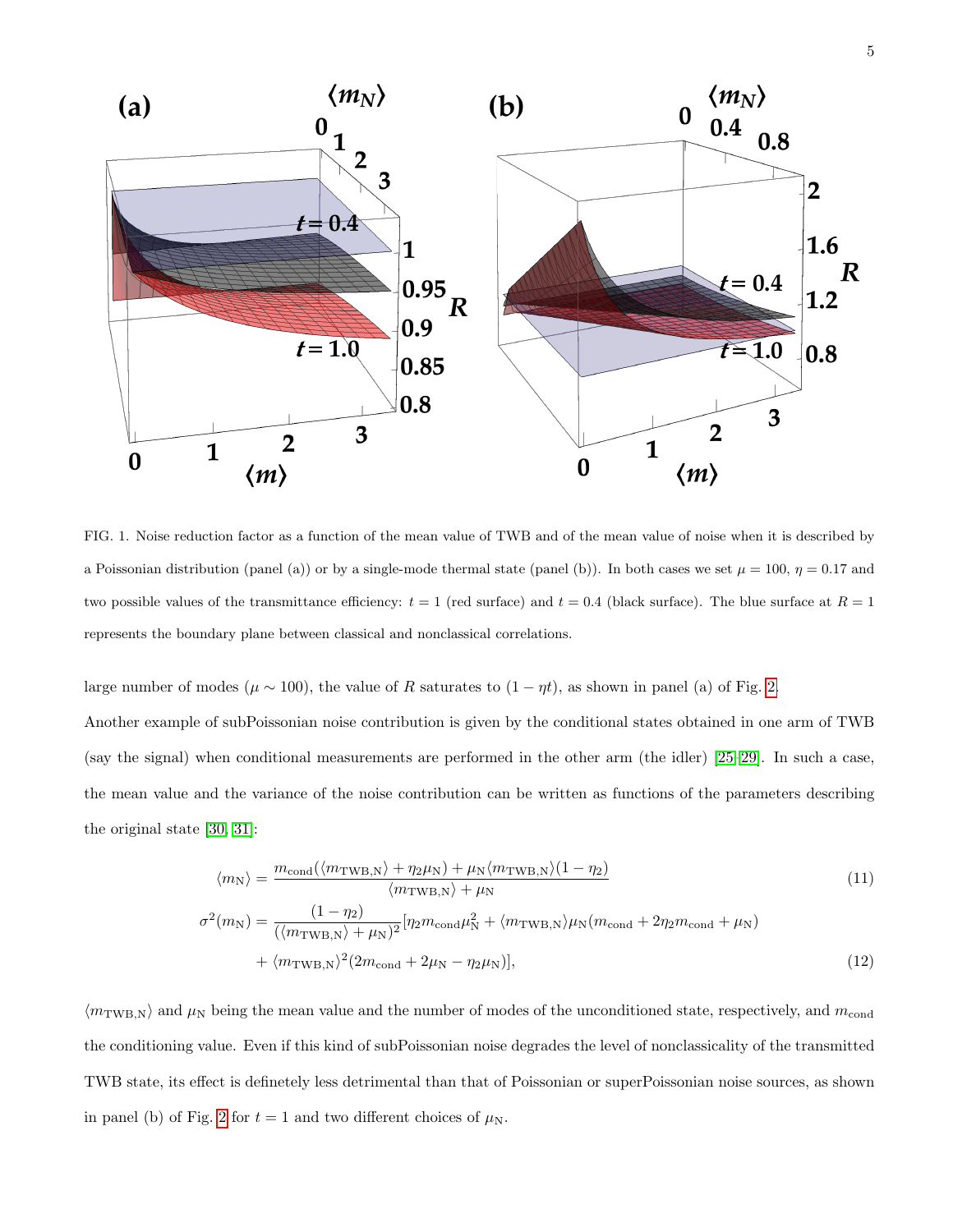

<span id="page-5-0"></span>FIG. 2. Noise reduction factor as a function of the mean value of TWB and of the mean value of noise when it is described by a Fock distribution with  $t = 1$  (dark gray surface) and  $t = 0.4$  (red surface) in panel (a) and by a conditional state with  $t = 1$ ,  $m_{\text{cond}} = 5$  and  $\mu_{\text{N}} = 100$  (dark gray surface) or  $\mu_{\text{N}} = 10$  (red surface) in panel (b). In both cases we set  $\mu = 100$ ,  $\eta = 0.17$ .

#### III. EXTRACTING INFORMATION ON THE NOISE AFFECTING THE TRANSMISSION CHANNEL

In the previous Section, we have demonstrated that, in general, the presence of an additional noise in one arm of the transmitted TWB state determines a degradation of its nonclassicality. In particular, we have proven that, the more superPoissonian the noise contribution, the worse the effect on TWB. We prove this statement, by presenting the experimental results obtained for two different kinds of noise, Poissonian and quasi-single-mode thermal, added to a component of a TWB. We show that the measurement of the noise reduction factor of the transmitted TWB allows us to extract information on the transmitted state as well as on the main properties of the noise source.

The setup used to produce the multi-mode TWB states of Eq. [\(1\)](#page-2-0) is shown in Fig. [3.](#page-6-0) The fourth-harmonic field at 262 nm of a Nd:YLF laser regeneratively amplified at 500 Hz (IC-500, High-Q Laser) is used to produce multi-mode TWB states in a slightly non-collinear interaction geometry by parametric down conversion in a  $\beta$ -barium-borate (BBO, cut angle = 46.7 deg, 6-mm long) crystal. The twin portions at frequency degeneracy (523 nm) are spatially and spectrally selected, focused by achromatic doublets into multi-mode fibers with a  $600-\mu m$ -core diameter and thus delivered to the detectors. In one arm of the TWB, a mirror is inserted in front of the BBO to introduce the noise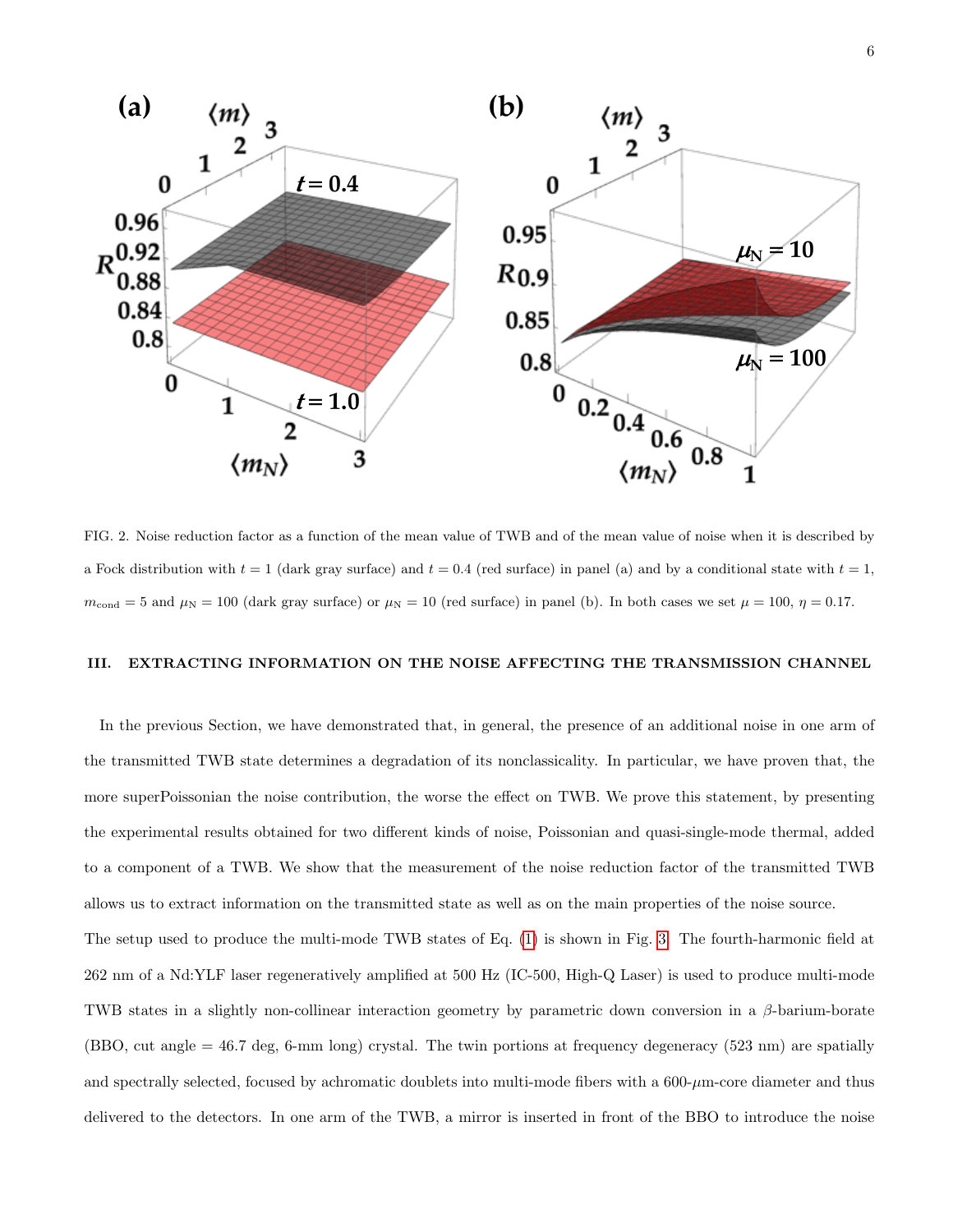

<span id="page-6-0"></span>FIG. 3. Sketch of the experimental setup. See the text for details.

contribution. As the first case, we use the second harmonics of the laser, which is a Poissonian light source at the same frequency as the TWB, while in the second case we use a quasi-single-mode thermal state produced by sending the second harmonics of the laser through a rotating ground-glass disk (GD) and selecting a single speckle with a pin-hole (PH).

Since we are interested in exploring the so-called mesoscopic intensity domain, where the optical states contain some numbers of photons, to prove their robustness to noise sources, the employed detectors are endowed with photonnumber-resolving capability. In particular, they are hybrid photodetectors (HPD, mod. R10467U-40, Hamamatsu Photonics), a class of commercial detectors with partial photon-number resolution and a good linearity. Each detector output is amplified, synchronously integrated and digitized. By applying the self-consistent method already explained elsewhere [\[20,](#page-13-7) [24\]](#page-13-11), we can convert the output voltages into numbers of detected photons and thus calculate all the relevant statistical quantities, such as the noise reduction factor, in terms of measurable quantities [\[32\]](#page-14-3). In the following we present two different experiments: first of all, we show the behavior of the noise reduction factor as a function of the mean value of the noise contribution while keeping fixed the mean value of the transmitted TWB. Secondly, we do the reverse, that is we keep the mean number of photons of the noise contribution fixed and we vary the mean number of photons of TWB. We modify the energy of the TWB by means of a half-wave plate followed by a polarizing cube beam splitter on the pump beam, whereas we change the energy of the noise source by placing the same kinds of optical elements (half-wave plate and polarizing cube beam splitter) on its pathway (see Fig. [3\)](#page-6-0).

In Fig. [4](#page-7-0) we show the behavior of the noise reduction factor  $R$  as a function of the mean number of photons of the Poissonian noise contribution for a fixed choice of the TWB state. The experimental data are shown as black dots + error bars, while the best fit according to Eq. [\(8\)](#page-3-2) is shown as a red curve. The fit also takes into account the presence of an imbalance between the two arms of TWB. The fitting parameters are: the mean number of detected photons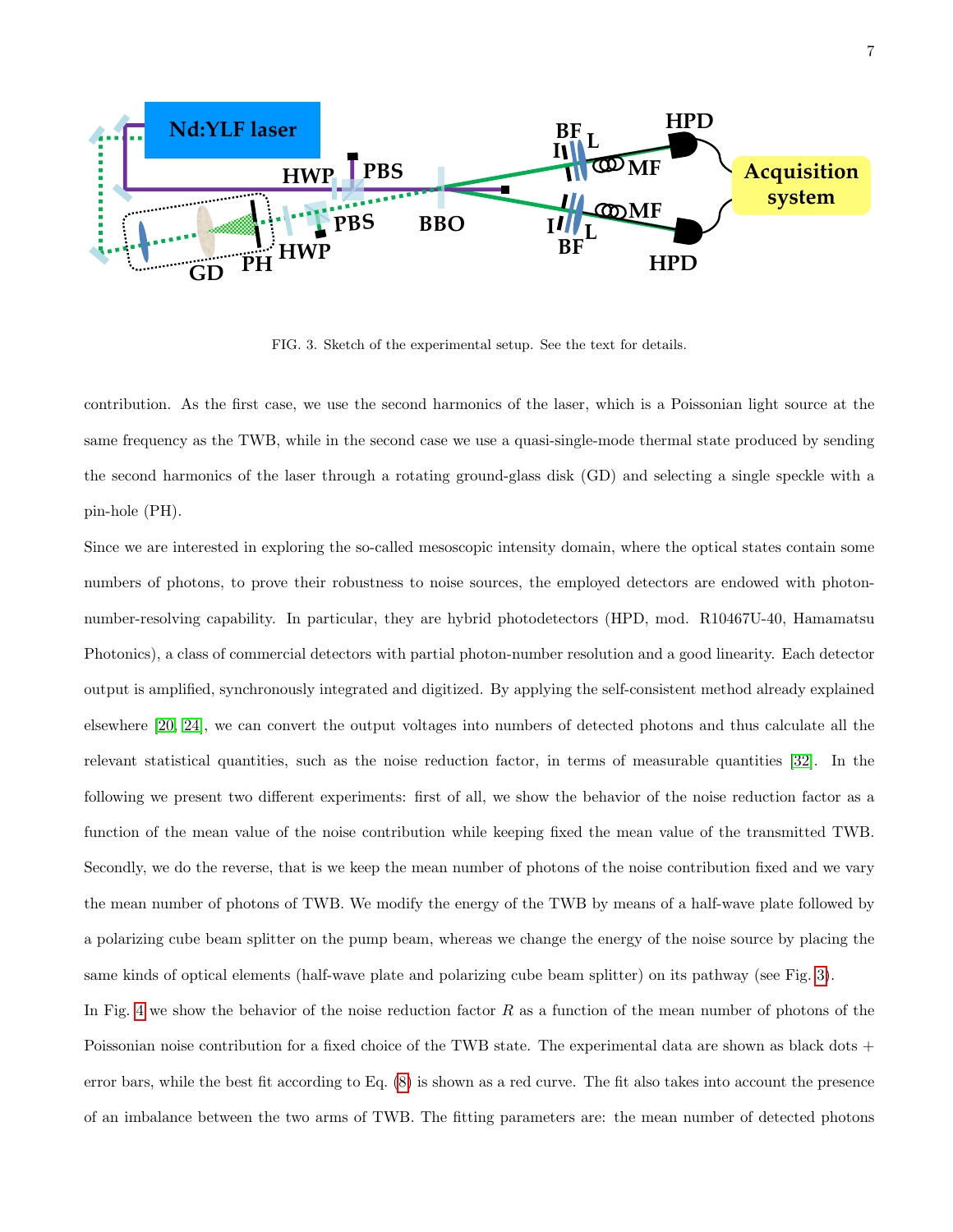

<span id="page-7-0"></span>FIG. 4. Noise reduction factor as a function of the mean number of detected photons of coherent noise for a fixed choice of TWB. Black dots and error bars: experimental data; red curve: best fit according to Eq. [\(8\)](#page-3-2). Fitting parameters:  $\langle m \rangle = 0.88$ ,  $\mu = 1564$ ,  $\eta = 0.19$ , and  $t = 0.90$ ;  $\chi^2_{\nu}$  per degree of freedom: 1.12. The gray line at  $R = 1$  represents the boundary between classical and nonclassical correlations.

 $\langle m \rangle$  and the number of modes  $\mu$  of TWB, the quantum efficiency  $\eta$ , and the transmittance efficiency t. On observing the data, we notice that the presence of a Poissonian noise degrades the level of nonclassicality, even if the values remain well below 1.

The situation is completely different in the case of a thermal-noise source. Indeed, in Fig. [5](#page-8-0) it is possible to appreciate the rapid growth of the noise reduction factor as a function of the mean number of detected photons of the added noise. The data are presented as black dots + error bars, while the best fit is shown as a red curve. In this case, among the fitting parameters we have to include the number of modes of the noise contribution  $\mu_N$ . In such a condition, it emerges that when the mean number of detected photons of the thermal contribution is less than that of the TWB it is still possible to observe nonclassicality, while for larger mean values the noise reduction factor goes well above 1. Further discussions about this point are addressed at the end of the Section.

To completely validate the model presented in Eq. [\(6\)](#page-3-0), in the following we show the results obtained by fixing the mean value of the noise and varying that of the TWB state. In particular, in Fig. [6](#page-9-0) we present the noise reduction factor as a function of the mean value of TWB in the case of a coherent noise source in one arm. For the sake of comparison, in the same figure we plot the data in the absence (black dots + error bars) and in the presence (red  $dots +$  error bars) of the noise source. It is evident that the noise increases the value of R. However, it is interesting to notice that at increasing mean values of TWB, the nonclassicality degradation becomes more and more negligible.

The same considerations are also valid in the case of a thermal noise source: in Fig. [7](#page-9-1) we plot the noise reduction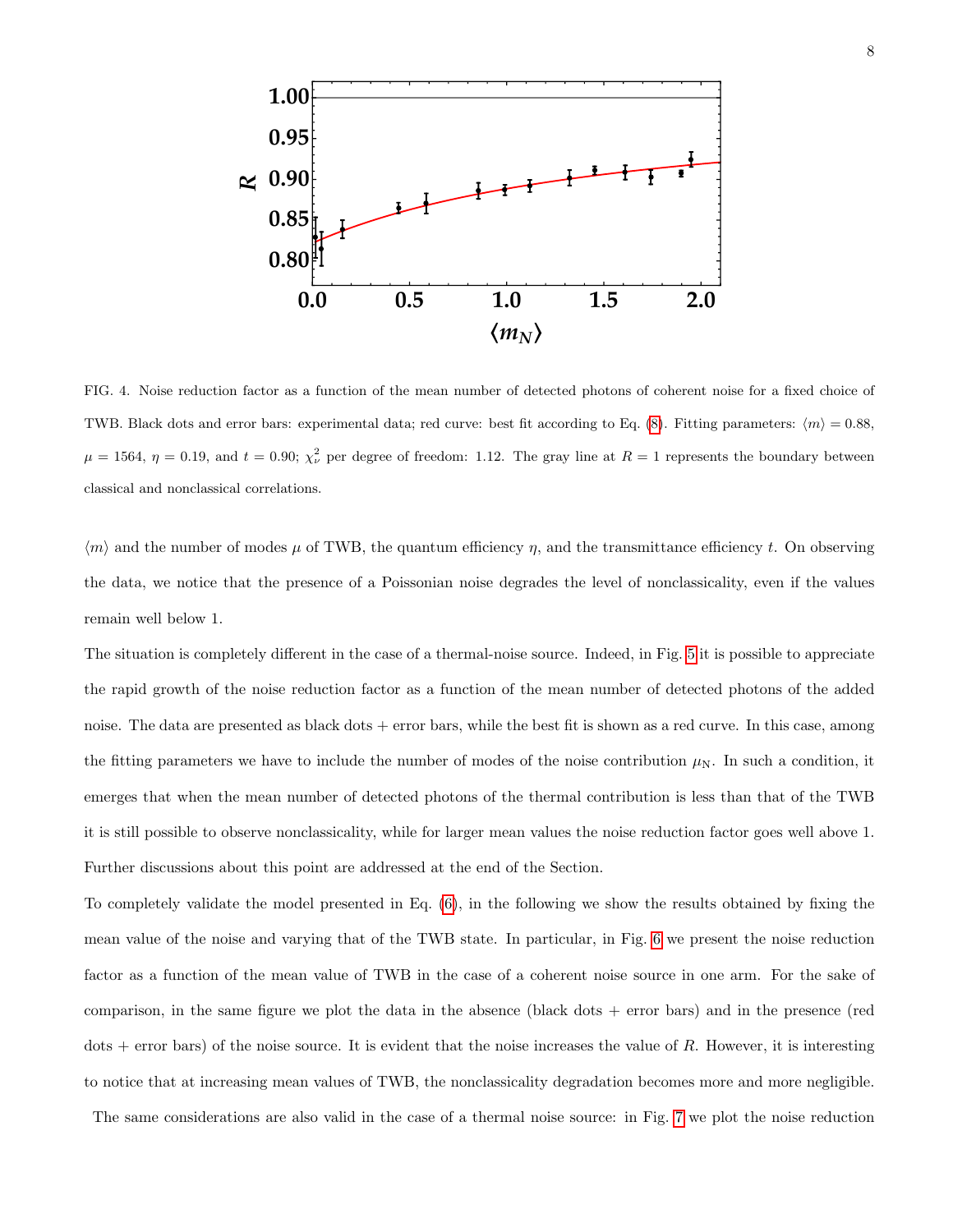

<span id="page-8-0"></span>FIG. 5. Noise reduction factor as a function of the mean number of detected photons of multi-mode thermal noise for a fixed choice of TWB. Black dots and error bars: experimental data; red curve: best fit according to Eq. [\(9\)](#page-3-3). Fitting parameters:  $\langle m \rangle = 0.89, \mu = 49.93, \eta = 0.18, t = 0.90, \text{ and } \mu_N = 1.38; \chi^2_{\nu}$  per degree of freedom: 2.21. The gray line at  $R = 1$  represents the boundary between classical and nonclassical correlations.

factor as a function of the mean number of photons of TWB for a fixed choice of the noise source. The data are shown as black dots  $+$  error bars in the absence of noise and as red dots  $+$  error bars in the presence of it. It can be easily observed that for small mean values of the TWB state the observation of nonclassicality is prevented because of the noise source, while it is still possible to reveal sub-shot-noise correlations for large mean values.

This behavior suggests that, in the presence of noise sources, the exploitation of well-populated TWB states in communication channels must be preferred since they are more robust to losses than low-populated ones. Obviously, the nonclassicality degradation also depends on the mean value of the noise. The larger the noise contribution, the more populated the quantum state should be in order to preserve its nonclassicality. In order to shed more light on this point, we consider the two noise sources (coherent and thermal states) used in the experimental part and also the case of a Fock-state noise source since they represent three benchmark situations (Poissonian, superPoissonian and subPoissonian noise).

According to Eq. [\(8\)](#page-3-2), if the noise contribution is Poissonian, sub-shot-noise correlations are guaranteed if

$$
\frac{2\eta t \langle m \rangle}{(1+t)\langle m \rangle + \langle m_N \rangle} - \frac{(1-t)^2 \langle m \rangle^2 / \mu}{(1+t)\langle m \rangle + \langle m_N \rangle} > 0.
$$
\n(13)

Note that in this inequality the term  $\langle m_N \rangle$  referred to the noise contribution only appears in the equal denominators of the two terms. Thus it does not contribute to the establishment of a threshold for nonclassicality. By focusing on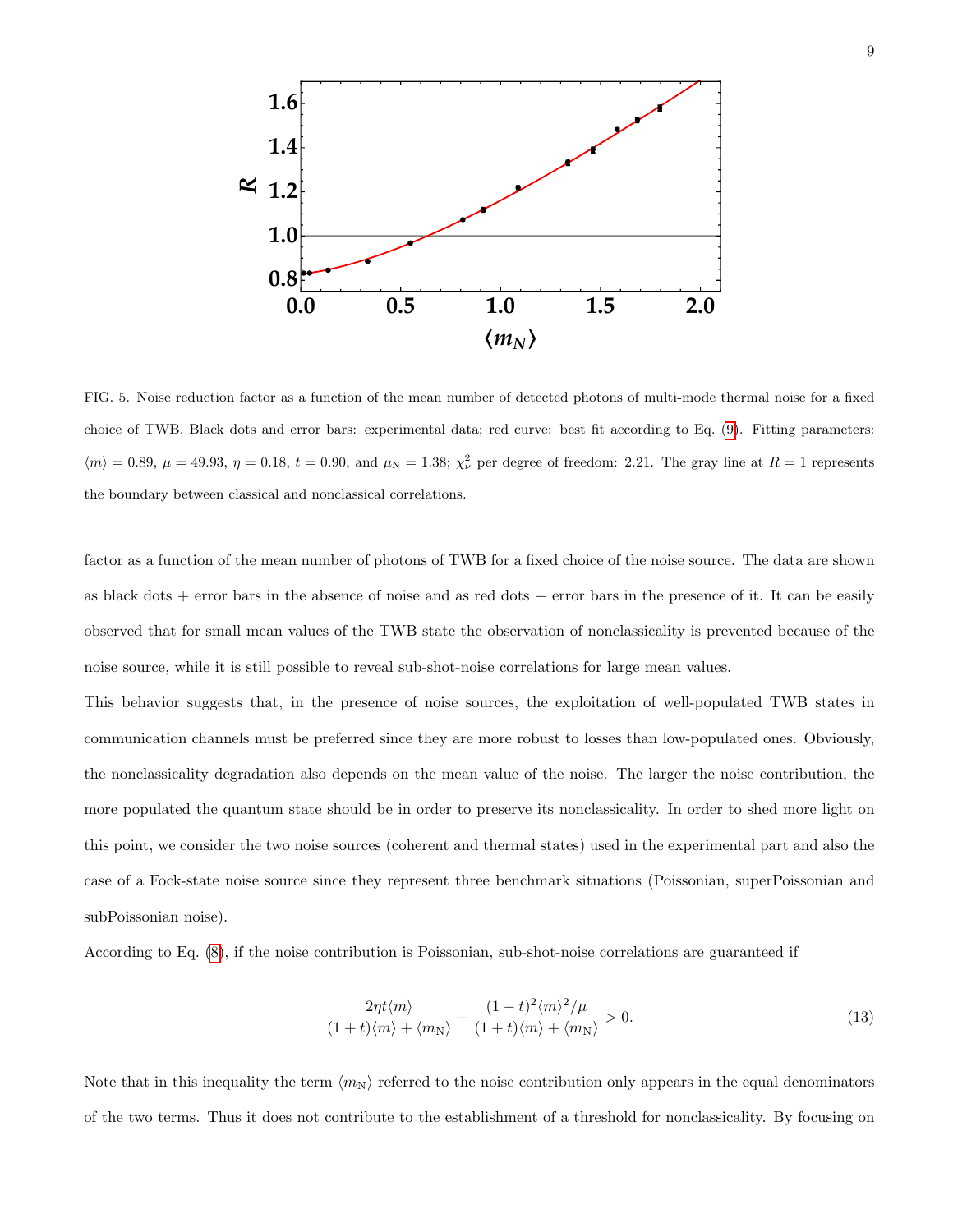

<span id="page-9-0"></span>FIG. 6. Noise reduction factor as a function of the mean number of detected photons of TWB state for a fixed choice of coherent noise. Black dots and error bars: experimental data in the absence of noise; red dots and error bars: experimental data in the presence of coherent noise; colored curves: theoretical fitting functions according to Eq. [\(8\)](#page-3-2). From the fitting procedure applied to black dots we obtain:  $\mu = 643.12$ ,  $\eta = 0.17$ ,  $t = 0.87$ . By using the same values, from that applied to red dots we get  $\langle m_N \rangle = 0.87$ . The  $\chi^2_{\nu}$  per degree of freedom is equal to 1.9 (black dots) and 3.9 (red dots). The gray line at  $R = 1$  represents the boundary between classical and nonclassical correlations.



<span id="page-9-1"></span>FIG. 7. Noise reduction factor as a function of the mean number of detected photons of TWB state for a fixed choice of multithermal noise. Black dots and error bars: experimental data in the absence of noise; red dots and error bars: experimental data in the presence of thermal noise; colored curves: theoretical fitting functions according to Eq. [\(9\)](#page-3-3). From the fitting procedure applied to black dots we obtain:  $\mu = 499.48$ ,  $\eta = 0.18$ ,  $t = 0.87$ . By using the same values, from that applied to red dots we get  $\langle m_N \rangle = 0.57$ ,  $\mu_N = 1.20$ . The  $\chi^2_{\nu}$  per degree of freedom is equal to 3.5 (black dots) and 3.2 (red dots). The gray line at  $R = 1$  represents the boundary between classical and nonclassical correlations.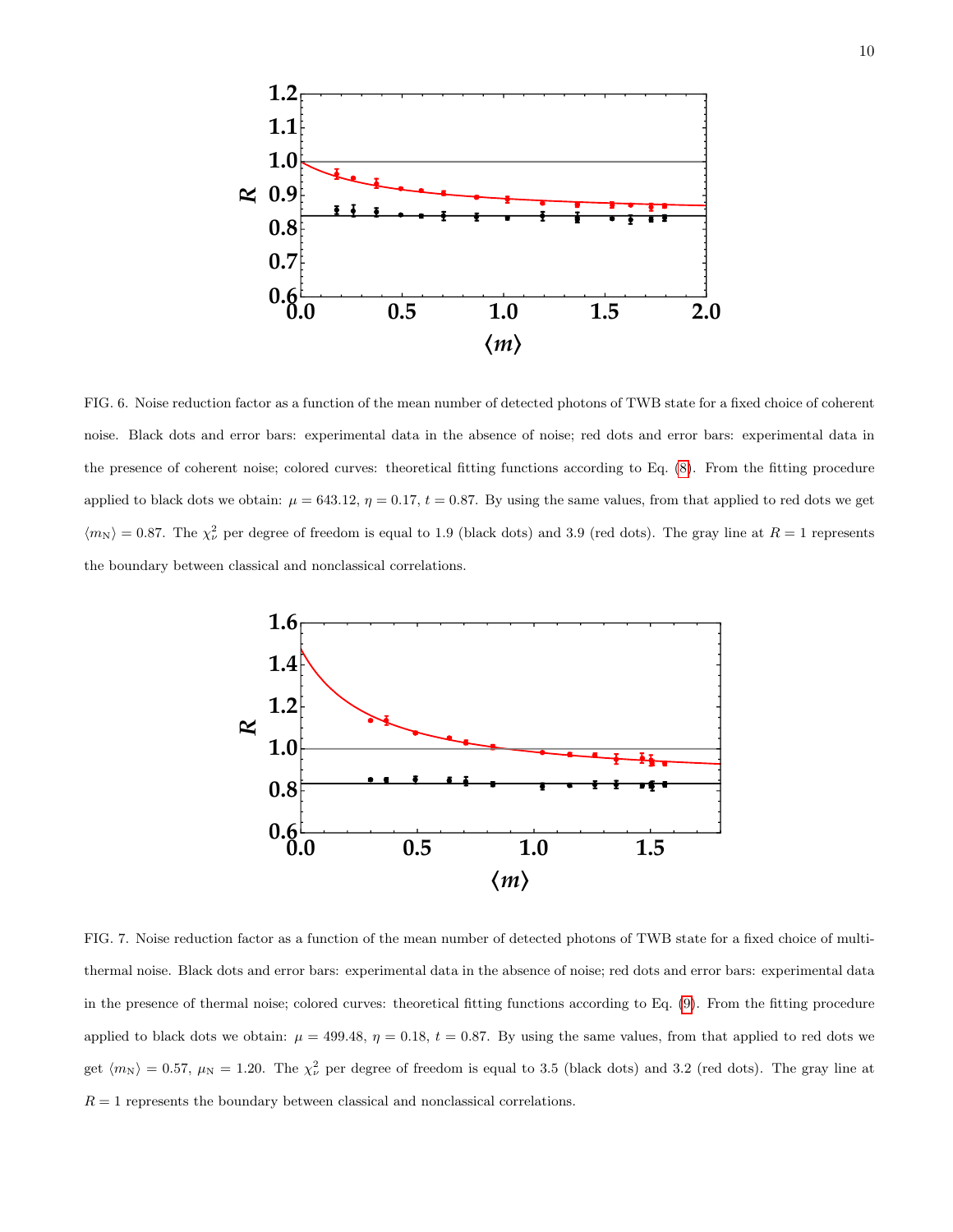the two numerators and solving the inequality in the variable  $t$ , we have

<span id="page-10-0"></span>
$$
2\eta t\mu - (1-t)^2 \langle m \rangle > 0. \tag{14}
$$

Thus, the nonclassicality condition holds for all values of the transmission efficiency between  $t_1$  and 1,  $t_1$  being the value of the smallest solution of the second-order equation, namely

<span id="page-10-1"></span>
$$
t_1 = \left(1 + \frac{\eta \mu}{\langle m \rangle}\right) - \sqrt{\frac{\eta \mu}{\langle m \rangle} \left(2 + \frac{\eta \mu}{\langle m \rangle}\right)}.
$$
\n(15)

In practical situations, such as for the experimental condition described above, the quantity  $\mu\eta/\langle m \rangle$  is of the order of 10-20, thus meaning that only for values of  $t < 0.05$  the inequality  $R < 1$  is not satisfied.

At variance with the case of Poissonian noise, for a thermal noise contribution the nonclassicality condition  $R < 1$  is explicitly dependent on the mean value  $\langle m_N \rangle$ . Indeed, from Eq. [\(9\)](#page-3-3) we have sub-shot-noise correlations if

$$
\frac{2\eta t \langle m \rangle - \langle m_N \rangle^2 / \mu_N}{(1+t)\langle m \rangle + \langle m_N \rangle} - \frac{(1-t)^2 \langle m \rangle^2}{\mu \left[ (1+t)\langle m \rangle + \langle m_N \rangle \right]} > 0. \tag{16}
$$

By solving the inequality for the variable  $\langle m_N \rangle$ , that is for the mean number of photons of the noise source, we have that  $R < 1$  if

$$
\langle m_N \rangle < \sqrt{\mu_N \left[ 2\eta t \mu - (1-t)^2 \langle m \rangle \right] \frac{\langle m \rangle}{\mu}}. \tag{17}
$$

It is interesting to notice that, also in the case of thermal noise, the condition in Ineq. [\(14\)](#page-10-0) must be fulfilled to ensure the positivity of the square-root argument. In this condition, the maximum value of  $\langle m_N \rangle$  satisfying the nonclassicality condition is limited by the mean number of photons per mode of the TWB state,  $\langle m \rangle / \mu$ .

Finally, we consider the case of a Fock-state noise source, which represents the best subPoissonian state. According to Eq. [\(10\)](#page-3-4), the nonclassicality condition  $R < 1$  is satisfied for

$$
\frac{\eta t(2\langle m\rangle + \langle m_N\rangle)}{(1+t)\langle m\rangle + \langle m_N\rangle} - \frac{(1-t)^2\langle m\rangle^2}{\mu\left[(1+t)\langle m\rangle + \langle m_N\rangle\right]} > 0,
$$
\n(18)

which gives the condition

$$
\langle m_{\rm N} \rangle > -\left[2 - \frac{(1-t)^2 \langle m \rangle}{\eta t \mu}\right] \langle m \rangle. \tag{19}
$$

Again, we see that for  $t > t_1$  in Eq. [\(15\)](#page-10-1) there is no threshold for  $\langle m_N \rangle$ , while for  $t < t_1$  the threshold is set by Ineq. [\(14\)](#page-10-0).

We can summarize the results obtained for the three situations as follows: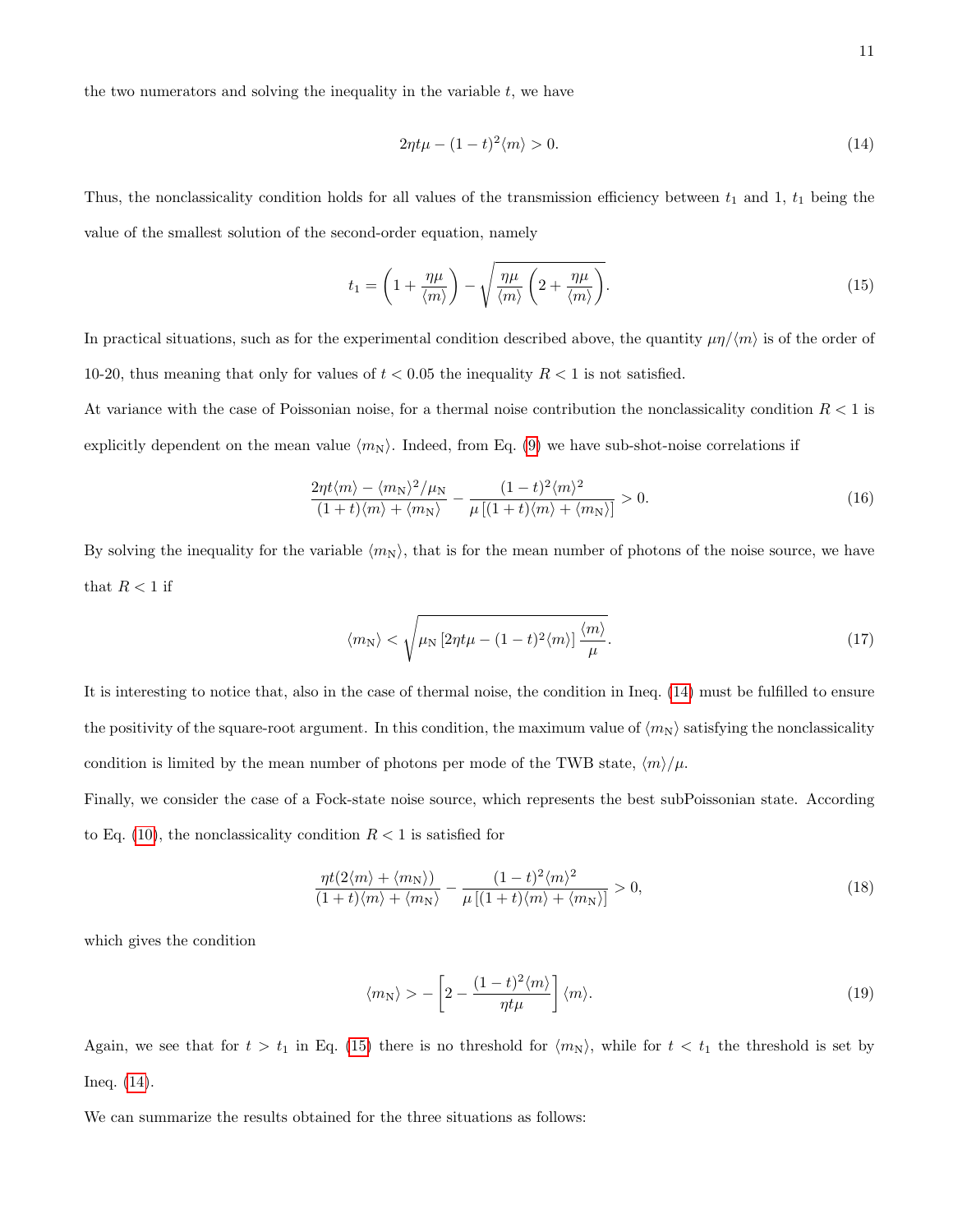- In the case of coherent noise (Poissonian case), the noise contribution never prevents the observation of subshot-noise correlations but the value of the transmittance efficiency t must exceed a threshold.
- In the case of thermal noise (superPoissonian case), the noise contribution can prevent the observation of subshot-noise correlations. In particular, the mean value of noise is upper bounded by the square root of the mean number of photons per mode of the TWB state. Moreover, the observation of nonclassicality also depends on the same threshold for the value of the transmittance efficiency  $t$  as in the case of Poissonian noise.
- In the case of Fock-state noise (subPoissonian case), there is a condition for the mean value of the Fock state connected to the already-mentioned threshold for the value of the transmittance efficiency. If  $t$  is larger than this threshold, the noise contribution never prevents the observation of sub-shot-noise correlations. On the contrary, for values of t smaller than the threshold, only large mean values of the Fock state allow reaching the condition  $R < 1$ .

All these results make the use of mesoscopic quantum states of light particularly appealing for Quantum-state Communication, as an alternative to the traditionally-employed single-photon states.

## IV. CONCLUSIONS

In this paper we presented a comprehensive model to quantify the nonclassicality of mesoscopic twin beam states when one party is affected by noise and loss. In particular, we showed that the more super-Poissonian the noise contribution the more difficult the observation of nonclassicality. We also demonstrated that subPoissonian states minimally affect the nonclassicality level and a Fock state can preserve it. Our investigation was developed in terms of the noise reduction factor for measurable quantities in order to directly apply the theory to experimental data. To prove the model, we realized two experimental tests by using two different noise sources, namely a coherent state and a quasi-single-mode thermal state. The data are in excellent agreement with the model. Our results suggest the employment of mesoscopic twin-beam states in communication channels. In particular, well-populated TWB states seem to be the best choice in the presence of a strong noise contribution since they preserve their nonclassicality. Of course, the determination of photon numbers in rather intense states can be a problem. The best choice for the detectors could be represented by Silicon photomultipliers, which are compact photon-number-resolving detectors characterized by a high dynamic range [\[33\]](#page-14-4). Work is in progress in this direction. Finally we note that, since the developed model allow us to obtain information both about the quantum state and the noise sources, it could be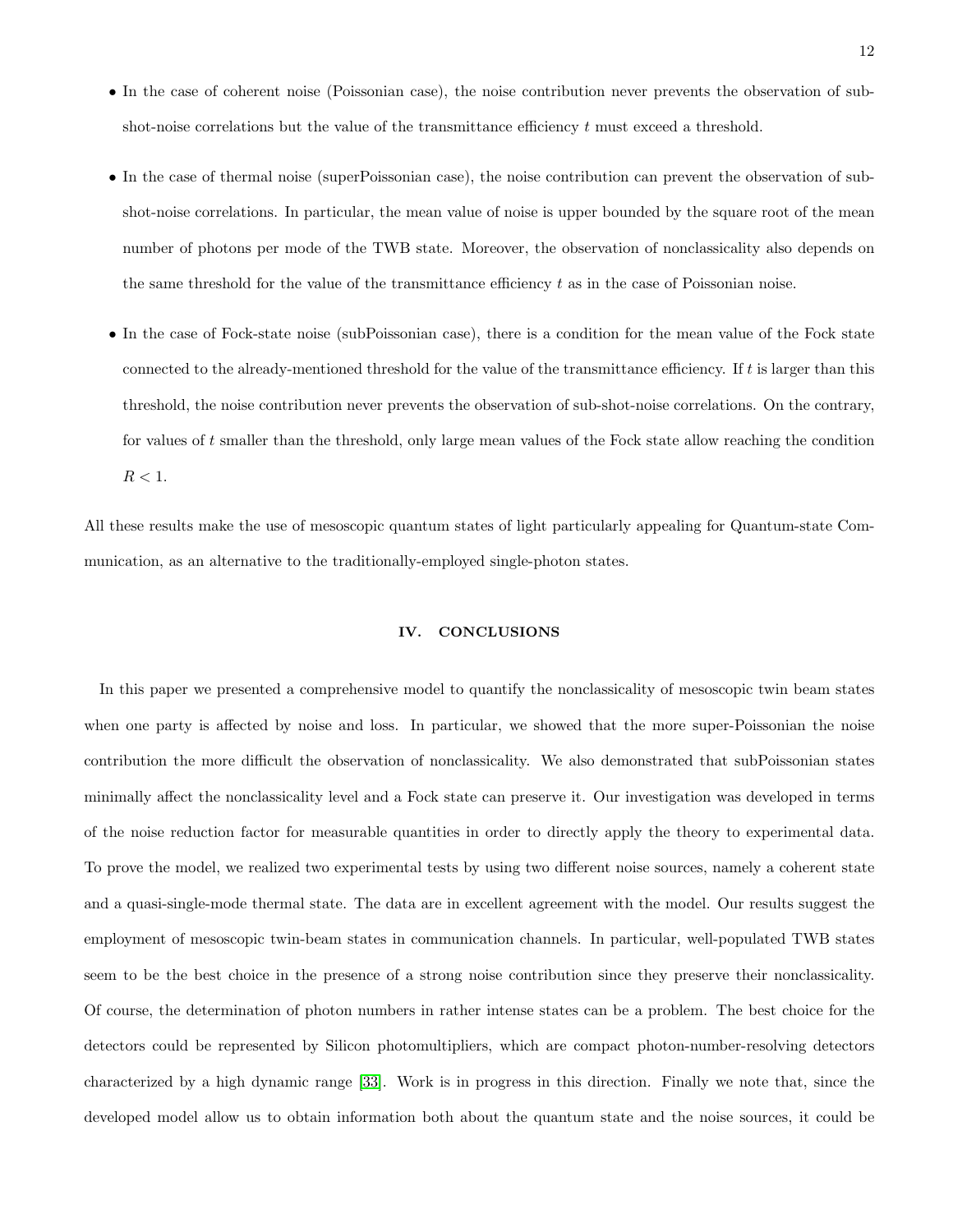used to describe a communication protocol based on TWB states in which the information is encoded in the noise superimposed to the TWB and the losses mimic an evesdropper's interference [\[34\]](#page-14-5).

#### ACKNOWLEDGMENTS

A. A. acknowledges the Project "Investigating the effect of noise sources in the free-space transmission of mesoscopic quantum states of light" supported by the University of Insubria.

- <span id="page-12-0"></span>[1] I. Marcikic, H. de Riedmatten, W. Tittel, H. Zbinden, and N. Gisin "Long-distance teleportation of qubits at telecommunication wavelengths," Nature 421, 509 (2003).
- <span id="page-12-1"></span>[2] A. Muller, H. Zbinden and N. Gisin, "Underwater quantum coding," Nature 378, 449 (1995).
- [3] R. Ursin, T. Jennewein, M. Aspelmeyer, R. Kaltenbaek, M. Lindenthal, P. Walther, and A. Zeilinger , "Quantum teleportation across the Danube," Nature 430, 849 (2004).
- <span id="page-12-2"></span>[4] C. Kurtsiefer, P. Zarda, M. Halder, H. Weinfurter, P. M. Gorman, P. R. Tapster and J. G. Rarity, "A step towards global key distribution," Nature 419, 450 (2002).
- [5] M. Aspelmeyer, H. R. Böhm, T. Gyatso, T. Jennewein, R. Kaltenbaek, M. Lindenthal, G. Molina-Terriza, A. Poppe, K. Resch, M. Taraba, R. Ursin, P. Walther, and A. Zeilinger, "Long-Distance Free-Space Distribution of Quantum Entanglement," Science 301(5633), 621-623 (2003).
- <span id="page-12-3"></span>[6] X.-M. Jin, J.-G. Ren, B. Yang, Z.-H. Yi, F. Zhou, X.-F. Xu, S.-K. Wang, D. Yang, Y.-F. Hu, S. Jiang, T. Yang, H. Yin, K. Chen, C.-Z. Peng, and J.-W. Pan, "Experimental free-space quantum teleportation," Nat. Photon. 4, 376-381 (2010).
- <span id="page-12-4"></span>[7] L. Ji, J. Gao, A.-L. Yang, Z. Feng, X.-F. Lin, Z.-G. Li, and X.-M. Jin, "Towards quantum communications in free-space seawater," Opt. Express 25(17), 19795-19806 (2017).
- <span id="page-12-5"></span>[8] F. Hufnagel, A. Sit, F. Bouchard, Y. Zhang, D. England, K. Heshami, B. J. Sussman, and E. Karimi, "Investigation of underwater quantum channels in a 30 meter flume tank using structured photons," New J. Phys. 22, 093074 (2020).
- <span id="page-12-6"></span>[9] D. Yu. Vasylyev, A. A. Semenov, and W. Vogel, "Toward global quantum communication: beam wandering preserves nonclassicality," Phys. Rev. Lett. 108, 220501 (2012).
- <span id="page-12-7"></span>[10] I. Capraro, A. Tomaello, A. Dall'Arche, F. Gerlin, R. Ursin, G. Vallone, and P. Villoresi, "Impact of turbulence in long range quantum and classical communications," Phys. Rev. Lett. 109, 200502 (2012).
- <span id="page-12-8"></span>[11] M. Bohmann, R. Kruse, J. Sperling, C. Silberhorn, and W. Vogel, "Probing free-space quantum channels with laboratorybased experiments," Phys. Rev. A 95, 063801 (2017).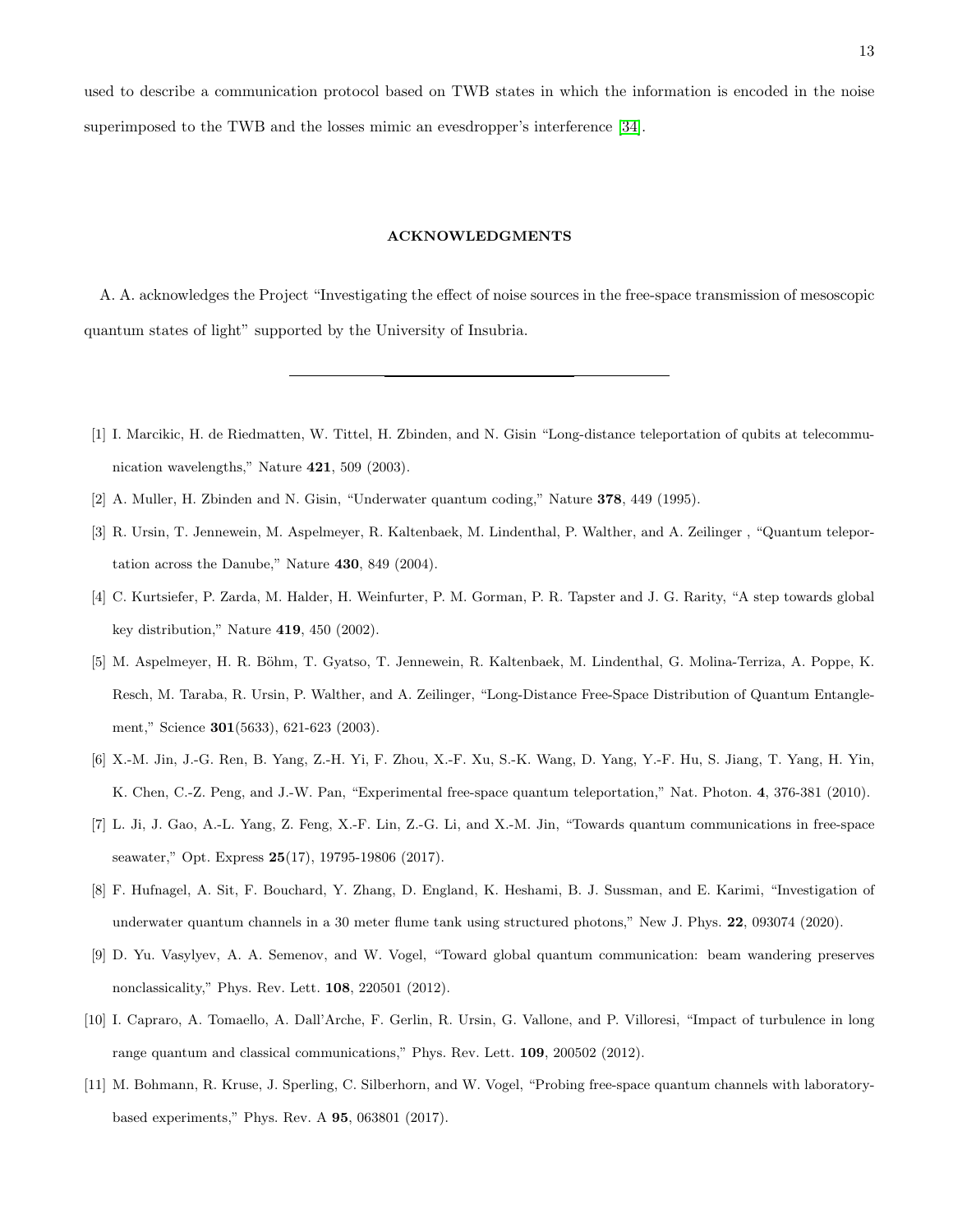- <span id="page-13-0"></span>[12] D. Cozzolino, B. Da Lio, D. Bacco, and L. K. Oxenløwe, "High-dimensional Quantum Communication: Benefits, progress, and future challenges," Adv. Quantum Technol. 2, 1900038 (2019).
- <span id="page-13-1"></span>[13] F. Flamini, N. Spagnolo, and F. Sciarrino, "Photonic quantum information processing: a review," Rep. Prog. Phys. 82, 016001 (2019).
- <span id="page-13-2"></span>[14] W. Buttler, R. Hughes, P. Kwiat, S. Lamoreaux, G. Luther, G. Morgan, J. Nordholt, C. Peterson, and C. Simmons, "Practical Free-Space Quantum Key Distribution over 1 km," Phys. Rev. Lett. 81, 3283 (1998).
- [15] M. Mirhosseini, O. S. Magaña-Loaiza, M. N. O'Sullivan, B. Rodenburg, M. Malik, M. P. Lavery, M. J. Padgett, D. J. Gauthier, and R. W. Boyd, "High-dimensional quantum cryptography with twisted light," New J. Phys. 17 033033 (2015).
- <span id="page-13-3"></span>[16] J. Jin, J.-P. Bourgoin, R. Tannous, S. Agne, C. J. Pugh, K. B. Kuntz, B. L. Higgins, and T. Jennewein, "Genuine time-binencoded quantum key distribution over a turbulent depolarizing free-space channel," Opt. Express 27(26), 37214-37223 (2019).
- <span id="page-13-4"></span>[17] A. Allevi and M. Bondani, "Preserving nonclassical correlations in strongly unbalanced conditions," J. Opt. Soc. Am. B 36(12) 3275-3281 (2019).
- <span id="page-13-5"></span>[18] A. Allevi and M. Bondani, "Tailoring asymmetric lossy channels to test the robustness of mesoscopic quantum states of light," Appl. Sci. 10(24) 9094 (2020).
- <span id="page-13-6"></span>[19] C. Weedbrook, S. Pirandola, S. Lloyd, and T. C. Ralph, "Quantum cryptography approaching the classical limit," Phys. Rev. Lett. 105, 110501 (2010).
- <span id="page-13-7"></span>[20] A. Allevi and M. Bondani, "Nonlinear and quantum optical properties and applications of intense twin-beams," Adv. At. Mol. Opt. Phys. 66, 49-110 (2017).
- <span id="page-13-8"></span>[21] M. Bondani, A. Allevi, G. Zambra, M. G. A. Paris, and A. Andreoni, "Sub-shot-noise photon-number correlation in a mesoscopic twin beam of light," Phys. Rev. A  $76(1)$ , 013833 (2007).
- <span id="page-13-9"></span>[22] A. Agliati, M. Bondani, A. Andreoni, G. De Cillis, and M. G. A. Paris, "Quantum and classical correlations of intense beams of light investigated via joint photodetection," J. Opt. B Quantum Semiclassical Opt. 7, S652-S663 (2005).
- <span id="page-13-10"></span>[23] A. Allevi and M. Bondani, "Can nonclassical correlations survive in the presence of asymmetric lossy channels?," Eur. Phys. J. D 72, 178 (2018).
- <span id="page-13-11"></span>[24] M. Bondani, A. Allevi, and A. Andreoni, "Light Statistics by Non-Calibrated Linear Photodetectors," Adv. Sci. Lett. 2, 463-468 (2009).
- <span id="page-13-12"></span>[25] A. Allevi, A. Andreoni, F. A. Beduini, M. Bondani, M. G. Genoni, S. Olivares, and M. G. A. Paris, "Conditional measurements on multimode pairwise entangled states from spontaneous parametric downconversion," Eur. Phy. Lett. 92, 20007 (2010).
- [26] J. Laurat, T. Coudreau, N. Treps, A. Maˆitre, and C. Fabre, "Conditional Preparation of a Quantum State in the Continuous Variable Regime: Generation of a sub-Poissonian State from Twin Beams," Phys. Rev. Lett. 91(21), 213601 (2003).